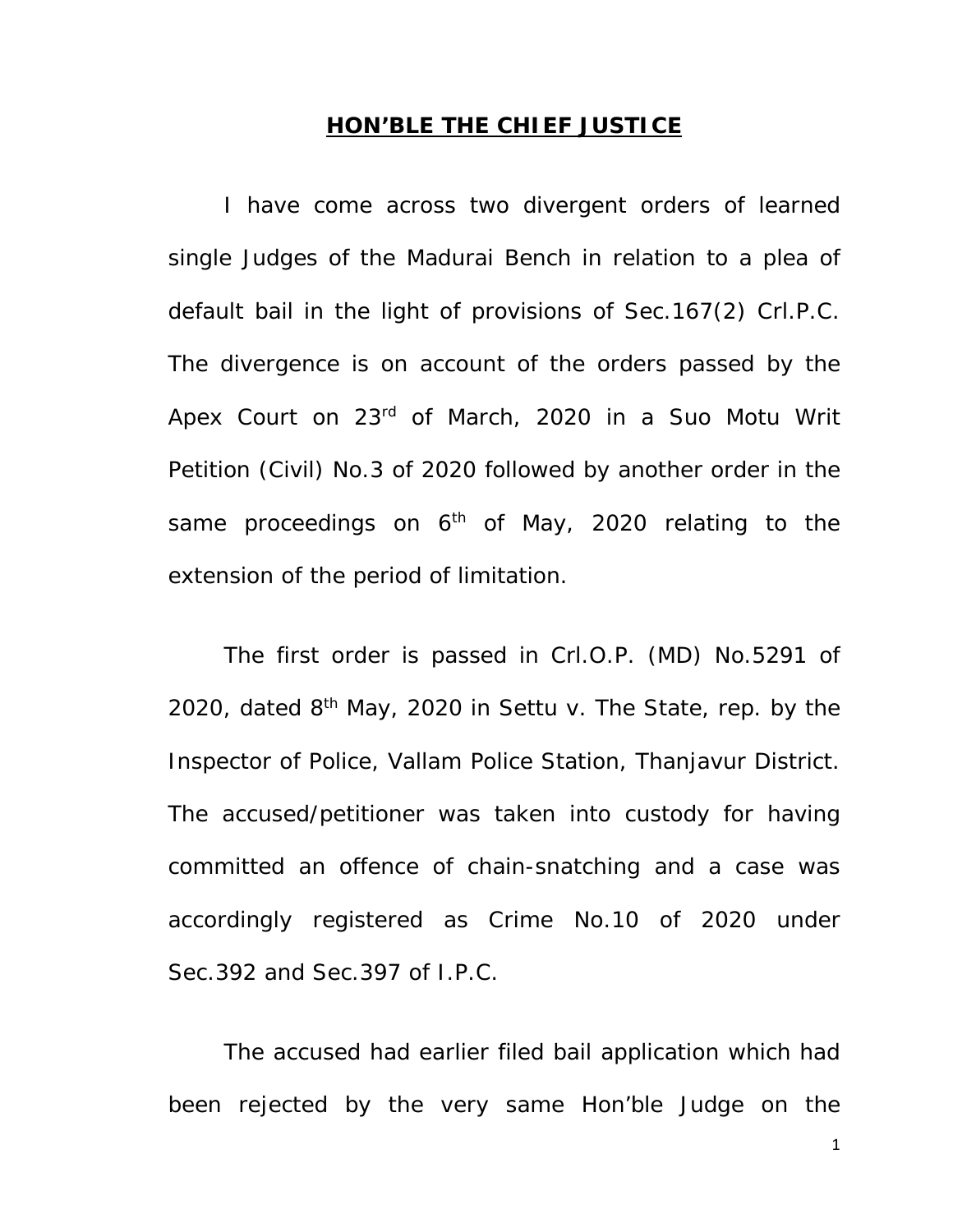ground of involvement of the accused in three previous cases of the same nature. The bail application gave rise to the order dated 8<sup>th</sup> May, 2020 was filed solely on the ground that since the police report was not filed within the mandatory time-limit, the accused/petitioner was entitled to bail.

The Prosecution took the plea that in view of the directions of the Apex Court on 23rd March, 2020 referred to above, which were in exercise of powers under Art.142 read with Art.141 of the Constitution of India, the delay in filing the Police Report has to be considered in the light of the above orders of the Supreme Court.

The learned single Judge held that the Supreme Court order did not touch upon any specific extension of time for completing investigation and once there was an expiry of the mandatory period as prescribed under Sec.167(2) of Cr.P.C. the accused was entitled for default bail. The learned Judge also referred to the Fundamental Right guaranteed under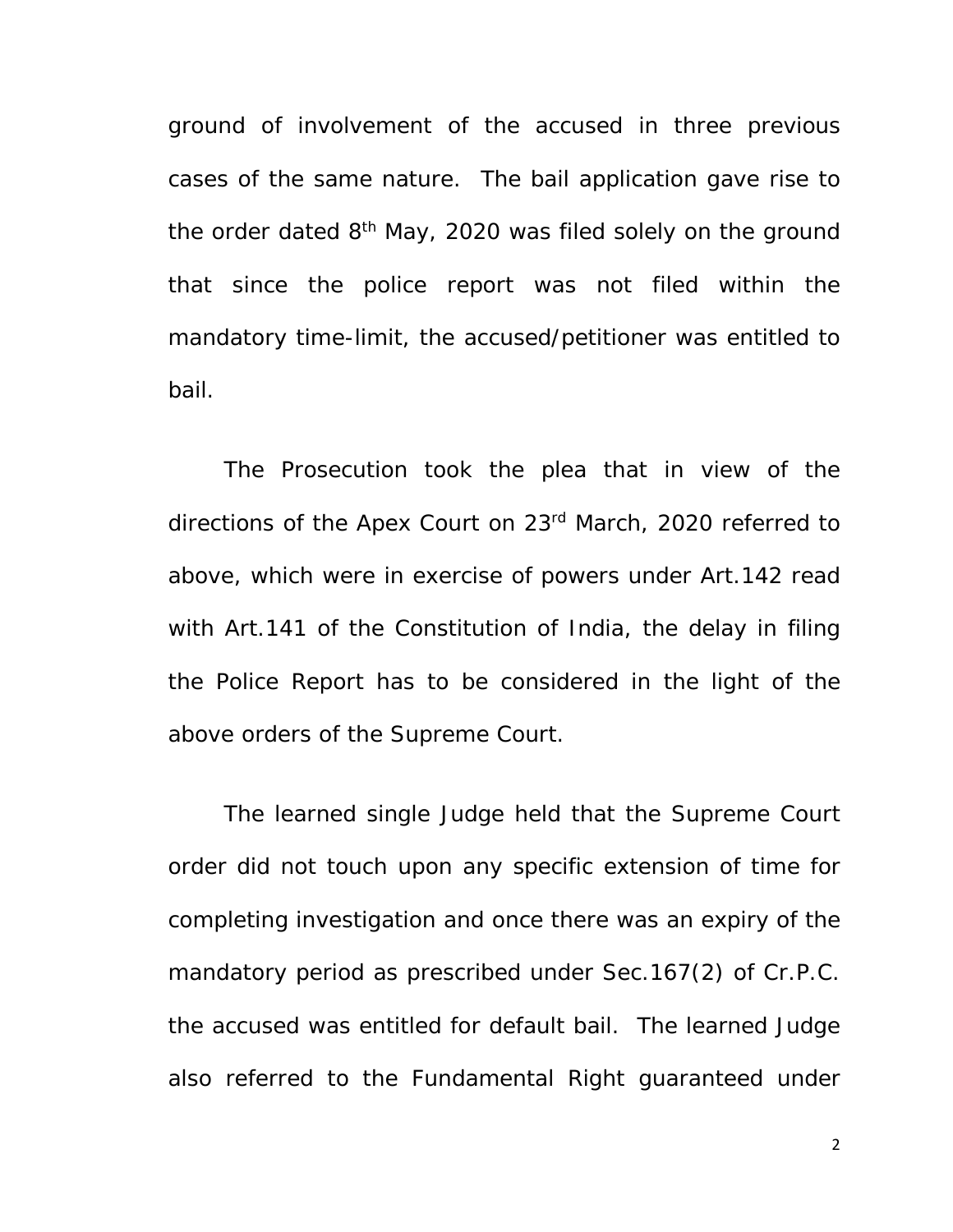Art.21 of the Constitution of India and any further detention was found to be in violation of the said right. Accordingly bail was granted by the learned single Judge.

In yet another case in Crl.O.P. (MD) No.5296 of 2020 (S. Kasi v. State through The Inspector of Police, Samanallur Police Station) where the offence was of idol theft and was based on an alleged recovery, another learned single Judge, by order dated 11<sup>th</sup> May, 2020, refused grant of bail that was prayed for after noting the order of the learned single Judge referred to hereinabove dated 8<sup>th</sup> May, 2020. The learned single Judge in this case came to the conclusion by inference that the period of limitation for investigation under Sec.167 Cr.P.C. would also stand extended keeping in view the extraordinary situation of the Covid Virus-19 spread which has led to a general order of extension by the Apex Court. Paragraphs 14 to 18 of the order dated 11<sup>th</sup> May, 2020 give reasons for not accepting the line of reasoning as adopted by the learned single Judge in the case of Settu (supra).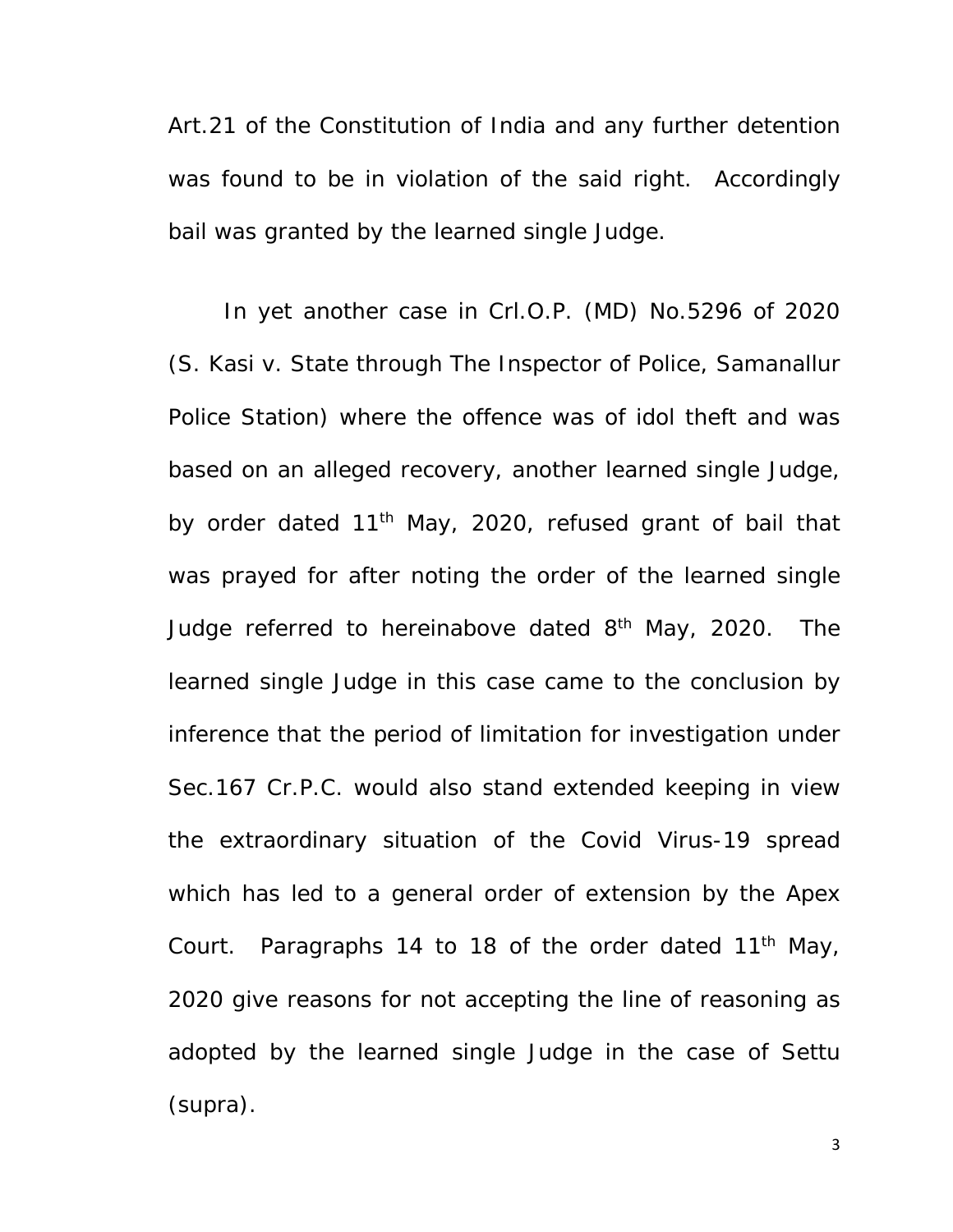There is another order of a learned single Judge of the Uttrakhand High Court in the case of Vivek Sharma v. State of Uttarkhand, First Bail Application No.511 of 2020, decided on 12-05-2020, which is similar to the order passed in the case of Settu (supra).

The applicability of the order passed by the Apex Court has to be considered in the light of the fact that Sec.167 Cr.P.C. appears to only set out the outer limit of the detaining power of the Magistrate without charge and thus is an embargo on the period of detention of an accused. The investigation can still continue unhindered. Apart from this there is no express provision so as to condone delay in the Cr.P.C. except the provisions of Sec.468 to Sec.473 thereof.

Thus there are two conflicting opinions arising out of the orders referred to above and in my considered view, since the same is likely to have a direct impact on bail orders to be passed by the Subordinate Judiciary or even by this Court, the matter deserves to be resolved by an authoritative pronouncement.

4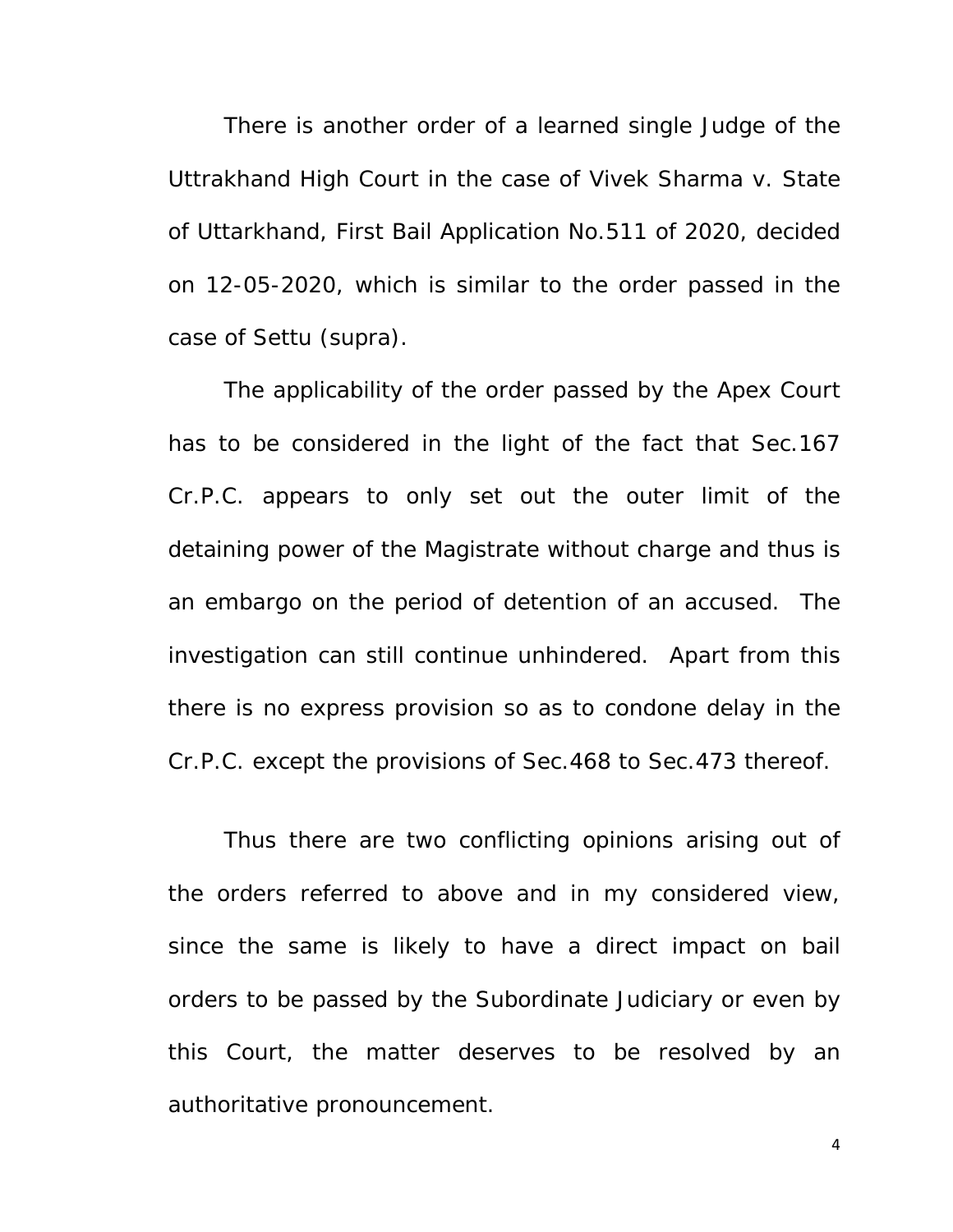Accordingly, in exercise of the powers conferred under Order I Rule 6 of the Madras High Court Appellate Side Rules the conflict between the above said two orders raising a pure question of law based on the interpretation of the order of the Supreme Court dated 23<sup>rd</sup> March, 2020 deserves to be clarified by an authoritative pronouncement. The reference to be answered that arises out of the said conflict of opinions is:

"Whether the orders passed by the Apex Court on  $23<sup>rd</sup>$  March, 2020 and 6<sup>th</sup> May, 2020 in Suo Motu Writ Petition (Civil) No.3 of 2020 also apply to the proceedings under Sec.167(2) Cr.P.C. and consequently which of the two opinions expressed by the learned single Judges in the case of Settu (supra) and Kasi (supra) lays down the law correctly?"

Let this question be answered by a Division Bench presided over by Hon'ble P.N. Prakash at Madurai Bench itself.

5